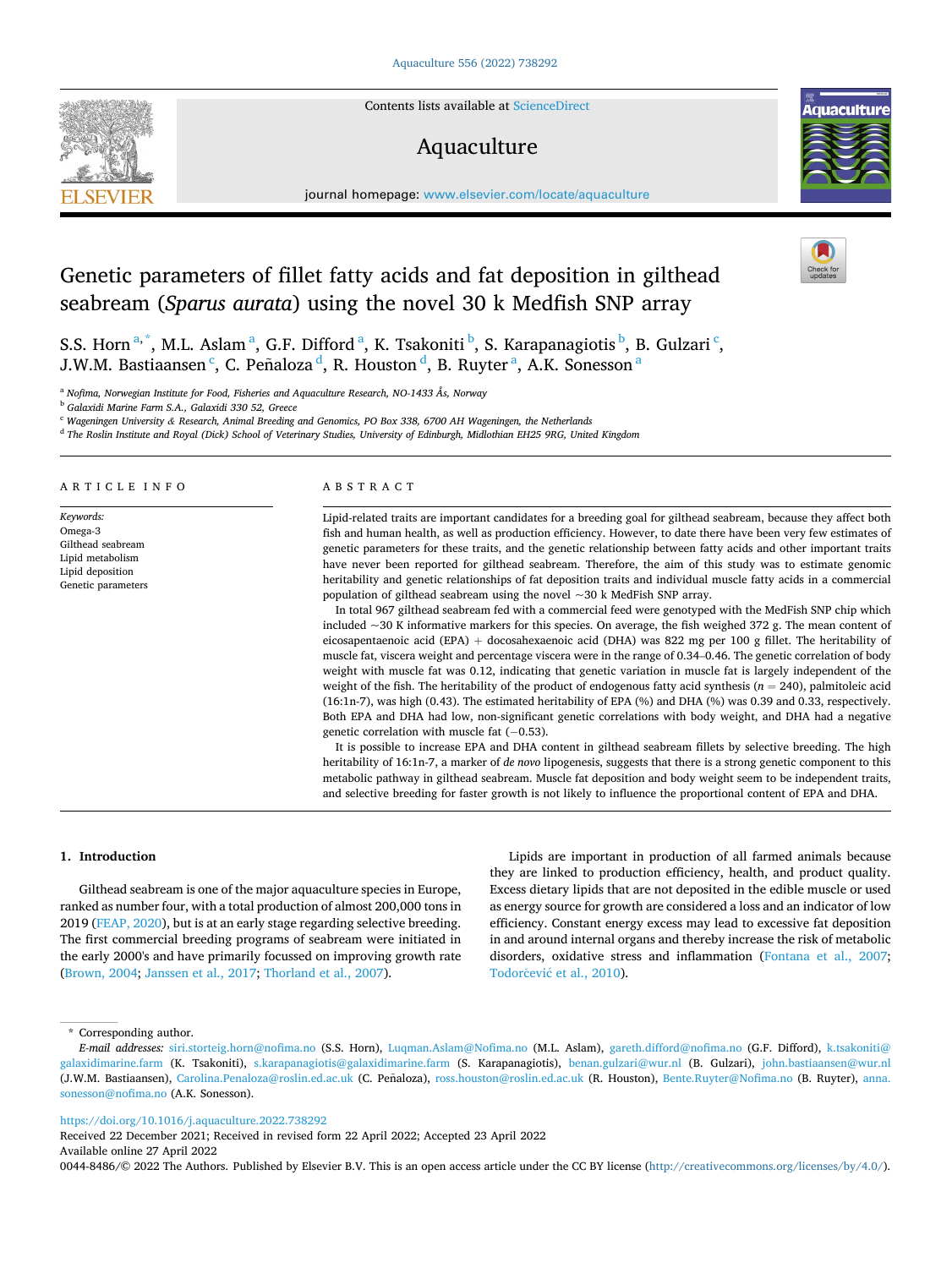The lipid content of muscle tissue affects organoleptic and processing qualities of fish fillets. In seabream, it has been shown that the taste, colour, and juiciness of fillets are affected by the fat content [\(Grigorakis](#page-6-0)  [et al., 2003](#page-6-0); [Grigorakis, 2007\)](#page-6-0). Muscle fat also affects the nutritional quality of fillets. Fish is an important source of the essential omega-3 long-chain polyunsaturated fatty acids (LC-PUFAs), eicosapentaenoic acid (EPA, 20:5n-3) and docosahexaenoic acid (DHA, 22:6n-3) in human diets. EPA and DHA have several beneficial health effects, such as preventing and attenuating a range of inflammatory disorders, including cardiovascular disease, immune dysfunction, and obesity [\(Calder, 2015](#page-6-0); [Thota et al., 2018; Todorcevic and Hodson, 2015\)](#page-7-0). Hence, improving the omega-3 content of fish fillet is a point of focus in aquaculture. As a significant part of the Mediterranean diet, seabream is an important source of these essential and health-promoting fatty acids.

In general, omega-3 fatty acid content of fish muscle is largely determined by the dietary fatty acid composition, which is well documented also for gilthead seabream ([Ballester-Lozano et al., 2011;](#page-6-0) [Gri](#page-6-0)[gorakis et al., 2002;](#page-6-0) [Izquierdo et al., 2003;](#page-6-0) [Mnari et al., 2007](#page-6-0)). In addition to feed, other factors including environmental factors (*e.g.*  water temperature) have also been shown to influence the omega-3 fatty acid content of seabream muscle [\(Ibarz et al., 2005\)](#page-6-0). Moreover, metabolic factors are likely to play a role, as higher DHA level in muscle compared to the feed have been observed in gilthead seabream ([Izquierdo et al., 2003\)](#page-6-0). Omega-3 content in fish fillets can also be regulated genetically: a recent study in gilthead seabream showed that there is a heritable component to variation in muscle content of EPA and DHA in gilthead seabream [\(Vallecillos et al., 2021\)](#page-7-0). [Dong et al. \(2016\)](#page-6-0)  estimated a heritability of 0.44 for the omega-3 levels of fillets of the marine fish species large yellow croaker. Studies in Atlantic salmon have revealed medium to high heritability for the omega-3 levels of fillets and showed that genetic variation is possibly linked to omega-3 bioconversion capacity [\(Horn et al., 2018](#page-6-0); [Leaver et al., 2011](#page-6-0)). Although marine species have very limited capacities for omega-3 bioconversion (conversion of the shorter chain alpha-linolenic acid (ALA) to the longer chain EPA and DHA), some species like gilthead seabream and European seabass do express several of the required genes. Fatty acid elongase genes, as well as Delta-6 desaturase have been described, and are upregulated by dietary factors in the same manner as in salmonids ([Sei](#page-7-0)[liez et al., 2003; Tocher and Ghioni, 1999](#page-7-0)). Still, in gilthead seabream, the omega-3 fatty acid bioconversion capacity is shown to be limited due to a deficiency in Delta5 desaturase activity ([Tocher and Ghioni, 1999](#page-7-0)). There are, however, other metabolic factors that can influence the omega-3 fatty acid composition in fish, such as fatty acid uptake, deposition, and beta-oxidation [\(Henderson and Sargent, 1985;](#page-6-0) [Horn](#page-6-0)  [et al., 2019;](#page-6-0) [Vegusdal et al., 2004](#page-7-0)). Although knowledge is limited in gilthead seabream, studies have shown a preferential retention of arachidonic acid (20:4 n-6) and DHA over EPA ([Izquierdo, 1996; Kalo](#page-6-0)[geropoulos et al., 1992;](#page-6-0) [Koven et al., 2001](#page-6-0)).

The first publicly available combined-species SNP array for European seabass and gilthead seabream, the new Axiom® MedFish SNP array, was recently developed (Peñaloza [et al., 2021\)](#page-7-0). This array enables the accurate high-throughput genotyping of  $\sim$  30 K SNPs distributed throughout the seabream genome. The availability of genotype data on individuals allows the computation of genomic relationship matrix (GRM) where the coefficient of relationships between relatives are described more precisely with possibility of covering the deviations in relatedness caused by Mendelian sampling [\(Houston et al., 2020;](#page-6-0) [Niel](#page-7-0)[sen et al., 2009](#page-7-0)). Although heritability can be underestimated or overestimated in influential regions with high or low linkage disequilibrium (LD), GRM reflects more precise relatedness among individuals than the pedigree-based relationships ([Da et al., 2014](#page-6-0)). The genetic variance components estimated using GRM are therefore possibly more precise than pedigree-based estimates, especially when the available pedigree is not very deep.

A key factor in the rate of genetic improvement possible for any given trait in a breeding programme is its heritability, and its genetic

correlations with other key traits in the breeding goal. Only a few studies have reported genetic parameters of fat deposition traits in gilthead seabream ([Elalfy et al., 2021](#page-6-0); García-Celdrán et al., 2015b; Navarro [et al., 2009b](#page-7-0)), but never using high-throughput genotyping. One study has reported heritability of muscle fatty acids [\(Vallecillos et al., 2021](#page-7-0)), but the genetic correlations between fatty acids and other important traits have never been reported for gilthead seabream.

The aim of the current study was to estimate genomic heritability and genetic relationships of fat deposition traits and individual muscle fatty acids in gilthead seabream using the novel  $\sim$ 30 k MedFish SNP array.

# **2. Material and methods**

Gilthead seabream originating from the selective breeding program of Galaxidi Marine Farm SA (Galaxidi, Greece) were used in this experiment. All fish used in this study were the offspring of 33 males and 20 females mass spawned in a single broodstock tank over one day. The fish were stocked in a sea cage at an average weight of 2.6 g. During the sea phase, the fish were fed commercial feed and kept in commercial sea cages in Galaxidi, Greece. They were slaughtered in September 2019, after 15 months at sea and fasted prior to slaughter. From the average body weight of  $\approx$ 165 g to 270 g, the fish were fed a diet with a protein/ lipid content of 45/20, that only contained fish oil. From six to eight months, the fish were fed a second experimental diet of a 45/16 protein/ lipid content, that included some sunflower oil. During the last twoweek phase of the trial before slaughter, the fish returned to the first diet. Due to the logistics of sampling, slaughtering took place over several days, therefore the number of days fasted prior to slaughter varied from 4 to 12, which is considered in the statistical analysis of the data.

At the time of slaughter, body weight, viscera weight, and muscle fat measured by using Distell meter were recorded on 959 fish. Total viscera weight was measured directly after slaughter by removing and weighing the entire viscera, including liver and heart. The liver and heart were also weighed separately, so for the analyses in the current study, the viscera weight was calculated by subtracting heart weight and liver weight from total viscera weight. Visceral fat was not measured directly, but viscera percentage of body weight (viscera weight/body weight\*100) was used as an indicator of amount of visceral fat in the current study (Viscera %).

#### *2.1. Lipid measurements*

Two methods of measuring muscle fat percentage were applied on the fish studied, the non-invasive Distell fat meter (Distell (Model-FM 692, [www.distell.com\)](http://www.distell.com), and the gold standard laboratory Folch method  $(MFAT<sub>F</sub>)$ . Directly after slaughter, a non-invasive fat measurement was made on each of the 959 fish using the Distell fat meter, a handheld microwave dielectric spectrometer. Two measurements were recorded above the lateral line and two below, repeated on both sides of the fish. The average of these eight measurements was used as a measure of the total muscle fat percentage (MFAT<sub>D</sub>). A calibration equation for muscle fat in sea bream using the internal "custom calibration" setting was generated as per the manufacturer's specifications ([Distell, 2011](#page-6-0)). The resulting calibration equation on 20 fish had a coefficient of determination of  $R^2 = 0.79$ . The average of the eight measurements per fish after use of the custom calibration was used as measure of the total muscle fat percentage ( $MFAT_D$ ).

The whole skinless fillet of 240 of the 959 fish were individually homogenized, and total lipids were extracted using the Folch extraction method ([Folch et al., 1957](#page-6-0)) to record total muscle fat percentage ( $MFAT<sub>F</sub>$ ). The fatty acid composition of the total lipids was determined using the Mason & Waller method by means of methyl ester gas chromatography separation and flame ionization detection ([Mason and](#page-6-0)  [Waller, 1964](#page-6-0)). This gave fatty acid composition estimates for both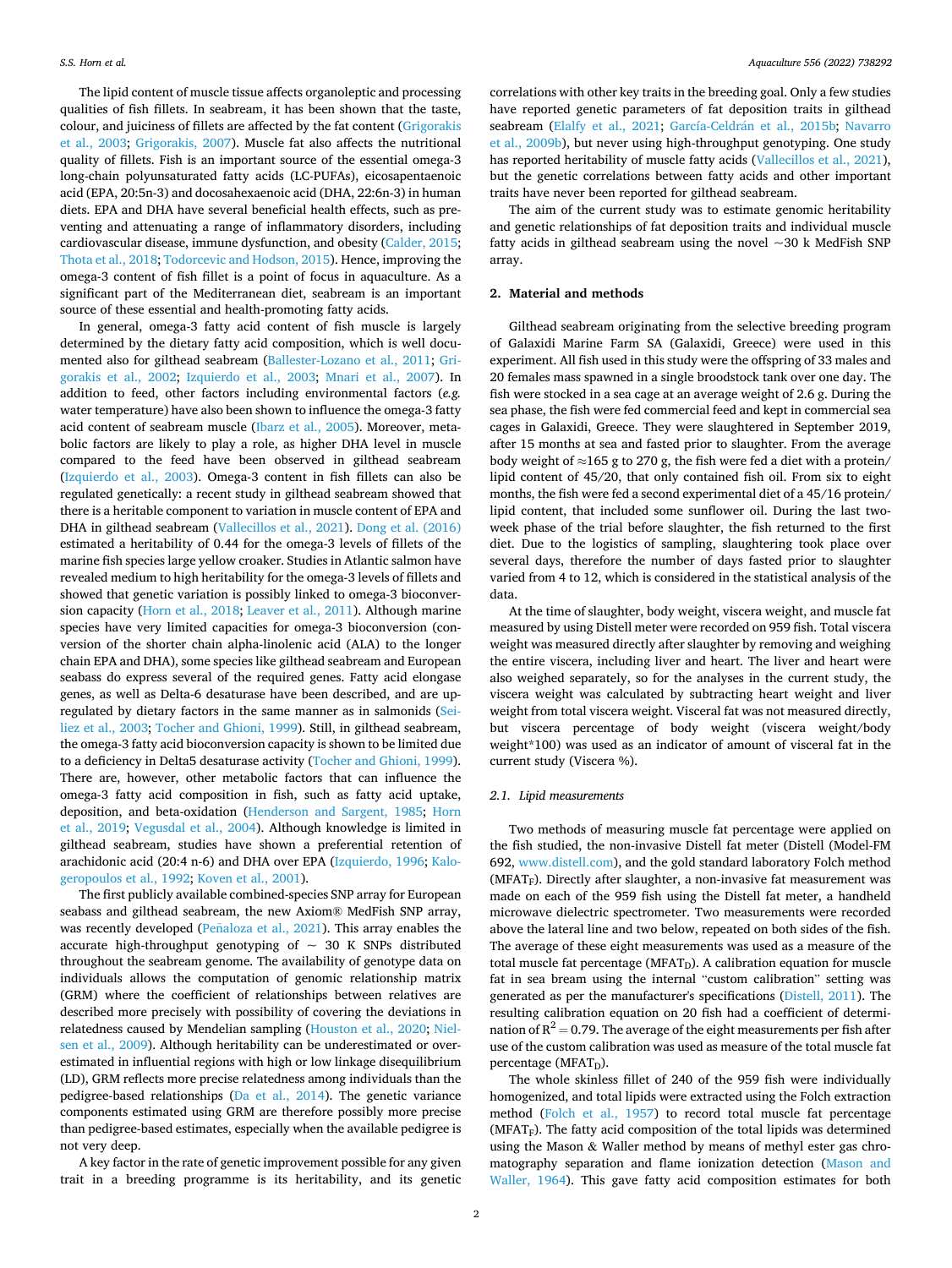proportional (% of total fatty acids) and quantitative (mg per g fillet, based on internal standard) content of each fatty acid. For the data analysis, outliers and error datapoints were removed through the Interquartile Range (IQR) method. The results of the current study will focus on the five most prevalent fatty acids of the muscle (18:1n-9, 16:0, 18:2n-6, 22:6n-3 (DHA) and 16:1n-7), as well as the omega-3 fatty acids 20:5n-3 (EPA) and 18:3n-3 (ALA).

# *2.2. DNA extraction and genotyping*

DNA was extracted from fin clips by IdentiGEN (Dublin, Ireland), using a crude DNA isolation method consisting of PK/Chelex extraction followed by a dilution step. The fish were genotyped using the MedFish array, which contains approximately 29,800 validated SNPs for gilthead seabream (Peñaloza [et al., 2021\)](#page-7-0).

Genotype data were filtered using Plink software ([Purcell et al.,](#page-7-0)  [2007\)](#page-7-0), excluding SNPs with minor allele frequency (MAF) lower than 2%, missing call rates exceeding 10%, and variants which had Hardy-Weinberg equilibrium exact test *p*-value below 1e-15. In total 25,919 SNPs passed filters and quality control.

#### *2.3. Statistical analysis*

The genomic relationship matrix was generated with the GCTA software, following the method by [Yang et al. \(2011\),](#page-7-0) using the following equation to estimate the genetic relationship between individuals j and k:

$$
G_{jk} = \frac{1}{N} \sum_{i=1}^{N} \frac{(x_{ij} - 2p_i)(x_{ik} - 2p_i)}{2p_i(1 - p_i)},
$$

where  $x_{ij}$  is the number of copies of the reference allele for the  $i^{\rm th}$  SNP of the  $j^{\text{th}}$  individual,  $x_{jk}$  is the number of copies of the reference allele for the  $i^{\text{th}}$  SNP of the  $k^{\text{th}}$  individual, and  $p_i$  is the frequency of the reference allele, estimated from the observed allele frequencies.

Variance and covariance components were estimated by residual maximum likelihood procedures using the CGTA program. Bivariate analyses were performed to estimate genetic correlations between traits, using the following bivariate animal model ([Henderson, 1984](#page-6-0)):

# $Y = XB + U + E$

where **Y** is a matrix of phenotypic records for individuals  $i = 1, 2, ..., n$ and traits  $j = 1, 2, X$  is a matrix of the fixed effects of animal i on trait j, **B** is a matrix of fxed efect solutions. **U** is a matrix containing the random effects of animal i on trait j, with variance with variance  $G_0 \otimes G$ , where  $G$ is the genomic relationship matrix between individuals and *G*<sup>0</sup> is a genetic variance–covariance matrix among traits. **E** is a matrix of residual effects, that is assumed to have a variance of

$$
R = \begin{bmatrix} \sigma_{e1}^2 & \sigma_{e1,e2} \\ \sigma_{e1,e2} & \sigma_{e2}^2 \end{bmatrix}
$$
, where 1 and 2 indicate traits.

Univariate analyses were performed to estimate heritability for all traits. For the univariate analyses, matrices **Y**, **B**, **U** and **E** were reduced to vectors and matrices G and R were reduced to scalars. Heritability (narrow sense) was estimated as the ratio of additive genetic variance to total phenotypic variance. Slaughter day (representing number of days fasted) was included as a fixed effect for all traits.

Genetic coefficient of variation was determined based on the method suggested by [Burton and Devane \(1953\)](#page-6-0) as follows:

$$
GCV = \frac{\sqrt{\sigma^2}g}{\mu} \times 100,
$$

Where  $\mu$  is the mean of the trait, and  $\sigma^2$ g is the genetic variance.

As parent fish were not genotyped, it was not possible to perform parentage assignment and develop pedigree, therefore, principal component analysis (PCA) was performed to evaluate population structure and get an idea on number of clusters possibly representing full and/or half-sib families. The PCA based cluster analysis showed that the population is quite homogenous (little to no cluster differentiation), with relatively low variation explained by first two PCAs, 4.9% and 3.8% variation explained by PCA1 and PCA2, respectively ([Fig. 1\)](#page-3-0). The cluster analysis showed  $\sim$  42 clusters with number of individuals ranging from 2 to 53 individuals per cluster with a mean cluster size of 23 individuals.

## **3. Results and discussion**

The body size and muscle fat level were within the normal range for commercially produced harvest sized gilthead seabream, with a mean body weight of 372 g, ranging from 124 to 546 g ([Table 1\)](#page-3-0). The coefficient of variation for all production traits surpassed 0.15, showing that there was substantial individual variation in these traits.

## *3.1. Genetic parameters of lipid related production traits*

The heritability of muscle fat, viscera weight and viscera % were all above 0.3, showing that there is a substantial genetic component to these traits (see [Table 2](#page-3-0)). Viscera % had an especially high heritability estimate of 0.46, which was almost equal to the estimated heritability of viscera weight with body weight included as covariate in the statistical model (0.45  $\pm$  0.06, result not shown). This result is in line with the previously reported heritability of 0.5 for visceral fat in gilthead seab-ream by [Navarro et al. \(2009b\),](#page-7-0) although García-Celdrán et al. (2015a) reported a heritability of 0.2 for visceral fat with body weight as a covariate in the model. In the current study, the observed variation in viscera weight was assumed to mainly be due to the size of the fish and the amount of lipids stored here; hence the viscera weight expressed as % of body weight was used as an indicator of amount of visceral fat. The genetic correlation between body weight and viscera weight was 0.72, supporting that there is some genetic variation in viscera weight that is independent of the weight of the fish, which could be variation in distribution of lipid deposition.

Previously reported heritability of muscle fat ranges from 0.05 to 0.31 in gilthead seabream [\(Elalfy et al., 2021;](#page-6-0) García-Celdrán et al., [2015a;](#page-6-0) [Navarro et al., 2009b](#page-7-0); [Vallecillos et al., 2021\)](#page-7-0). In the current study, both methods of recording muscle fat showed heritability slightly higher than previous estimates: MFAT<sub>D</sub> had a heritability of 0.46, and  $MFAT<sub>F</sub>$  of 0.34. The considerably smaller dataset is reflected in the larger standard error for MFAT<sub>F</sub> ([Table 2\)](#page-3-0). The differences in heritability estimates between studies could be partly related to the accuracy of the recording technique. Moreover, there are differences in the statistical models used. García-Celdrán et al. (2015a) and Vallecillos et al. (2021) included body weight as a covariate. In the current study, body weight was not included as a covariate in the statistical model, but when tested, body weight as covariate did not have a significant effect on heritability estimates of the muscle fat traits (results not shown). This is due to that the genetic correlation between body weight and muscle fat was very low (rg = 0.12 for MFAT<sub>D</sub> and rg = 0.13 for MFAT<sub>F</sub>), which was in accordance with the low phenotypic correlations observed ([Fig. 2](#page-3-0)  $\&$ [Table 3\)](#page-3-0). A low genetic correlation between body weight and muscle fat is in agreement with the estimate reported by [Navarro et al. \(2009a\)](#page-6-0) (rg = 0.12). However, estimates reported by García-Celdrán et al. (2015b) and [Vallecillos et al. \(2021\)](#page-7-0) are higher (0.29 and 0.59, respectively). This could explain the differences in statistical models and heritability estimates. Furthermore, these differences in estimates of heritability and genetic correlations may be due to genetic differences among the studied populations, as well as genotype-by-environment interactions ([Gulzari](#page-6-0)  [et al., 2022; Kause et al., 2002\)](#page-6-0).

The low genetic correlation between body weight and muscle fat observed in the current study of gilthead seabream is contrary to findings of salmonid species such as Atlantic salmon where muscle fat percentage is highly genetically correlated with body weight, *i.e.* rg =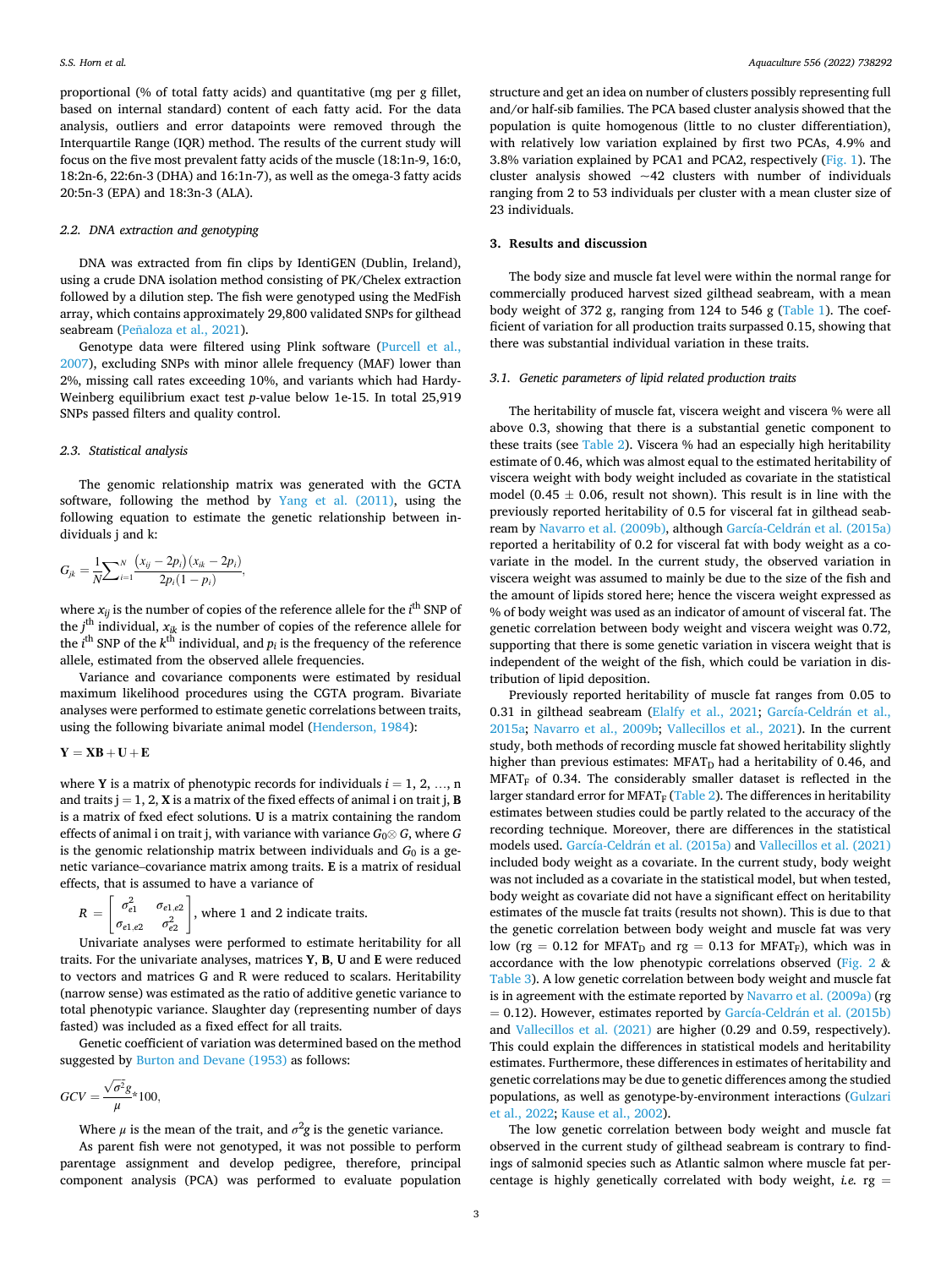<span id="page-3-0"></span>

**Fig. 1.** PCA plot of the population structure.

| Table 1                                       |
|-----------------------------------------------|
| Descriptive statistics for production traits. |

|                    | N   | Mean (SD) | Min | Max  | CV (%) |
|--------------------|-----|-----------|-----|------|--------|
| Body weight (g)    | 967 | 372 (64)  | 124 | 546  | 17     |
| Viscera weight (g) | 911 | 22.9(6.0) | 5.4 | 39.6 | 26     |
| Viscera %          | 911 | 6.1(1.1)  | 3.3 | 9.8  | 18     |
| $MFAT_D$ (%)       | 960 | 7.6(1.54) | 2.8 | 11.9 | 18     |
| $MFAT_F$ (%)*      | 238 | 9.4(0.1)  | 3.9 | 14.8 | 20     |

 $SD = standard deviation$ .  $CV = coefficient of variation$ . Viscera % = (viscera weight/body weight),  $MFAT_D$  = muscle fat % by Distell meter,  $MFAT_F$  = muscle fat % by Folch chemical analysis.

## **Table 2**

Heritability  $(h^2)$  of production traits.

| Trait          | N   | V,           | $V_{\rho}$ | h <sup>2</sup> | GCV % |
|----------------|-----|--------------|------------|----------------|-------|
| Body weight    | 967 | 1435 (271)   | 2842 (187) | 0.34(0.05)     | 10    |
| Viscera weight | 911 | 14.87 (2.73) | 23.31(1.7) | 0.39(0.06)     | 17    |
| Viscera %      | 911 | 0.58(0.09)   | 0.67(0.05) | 0.46(0.05)     | 12    |
| $MFAT_D$       | 960 | 1.03(0.16)   | 1.21(0.09) | 0.46(0.05)     | 13    |
| $MFAT_F$       | 238 | 1.13(0.46)   | 2.2(0.38)  | 0.34(0.12)     | 11    |

Standard errors in brackets. Va: Additive genetic variance. Ve: Residual variance. GCV = Genetic coefficient of variation. Viscera % = (viscera weight/body weight), MFAT $_{\rm D}$  = muscle fat % by Distell meter, MFAT $_{\rm F}$  = muscle fat % by Folch chemical analysis.

0.45–0.84 [\(Powell et al., 2008;](#page-7-0) [Tsai et al., 2015](#page-7-0); [Vieira et al., 2007](#page-7-0)). There are similar findings in the salmonids Rainbow trout (rg  $=$ 0.30–0.52) ([Blay et al., 2021\)](#page-6-0) and European white fish (rg =  $0.62-0.64$ ) ([Janhunen et al., 2017\)](#page-6-0). This difference is likely explained by the inherent differences in the mechanisms of lipid deposition between the fish species. For example, in Atlantic salmon, the muscle is a main lipid storage site, while in gilthead seabream very little fat is stored in muscle, and the viscera is the main lipid storage site ([McClelland et al., 1995](#page-6-0)). These differences in lipid storage are likely due to differences in behavioural adaptation to their natural habitats; seabream is a bottomdwelling sedentary fish species, while Atlantic salmon is an active surface feeder species, and needs energy available in their locomotory muscles ([McClelland et al., 1995](#page-6-0)).

There was a low genetic correlation between the two fat deposition traits MFAT<sub>D</sub> and Viscera % (rg = 0.23). This agrees with Navarro et al. [\(2009a\),](#page-6-0) who found an even lower correlation of 0.05, and used a direct measure of visceral fat - manual removing and weighing of visceral fat



Fig. 2. Scatter plot of body weight against muscle fat, including the regression line and correlation coefficient,  $n = 238$ .

**Table 3** 

| Genetic (upper triangle) and phenotypic (bottom triangle) correlations. |  |  |  |  |
|-------------------------------------------------------------------------|--|--|--|--|
|-------------------------------------------------------------------------|--|--|--|--|

|                          | Body<br>weight | Viscera<br>weight | Viscera %      | MFAT <sub>D</sub> | $MFAT_F$           |
|--------------------------|----------------|-------------------|----------------|-------------------|--------------------|
| Body<br>weight           |                | 0.72(0.06)        | 0.25<br>(0.12) | 0.12<br>(0.12)    | 0.13<br>$(0.20)*$  |
| Viscera<br>weight        | 0.74           |                   | 0.86<br>(0.03) | 0.20<br>(0.12)    | 0.19<br>$(0.20)$ * |
| Viscera %                | 0.22           | 0.81              |                | 0.23<br>(0.11)    | 0.11<br>$(0.20)*$  |
| <b>MFAT</b> <sub>D</sub> | 0.28           | 0.24              | 0.18           |                   | 0.82<br>$(0.09)*$  |
| $MFAT_F$                 | $0.15**$       | 0.21              | 0.18           | 0.60              |                    |

Standard errors in brackets. \* *Only converged with no covariates in the statistical model.* 

 $p > 0.01$ .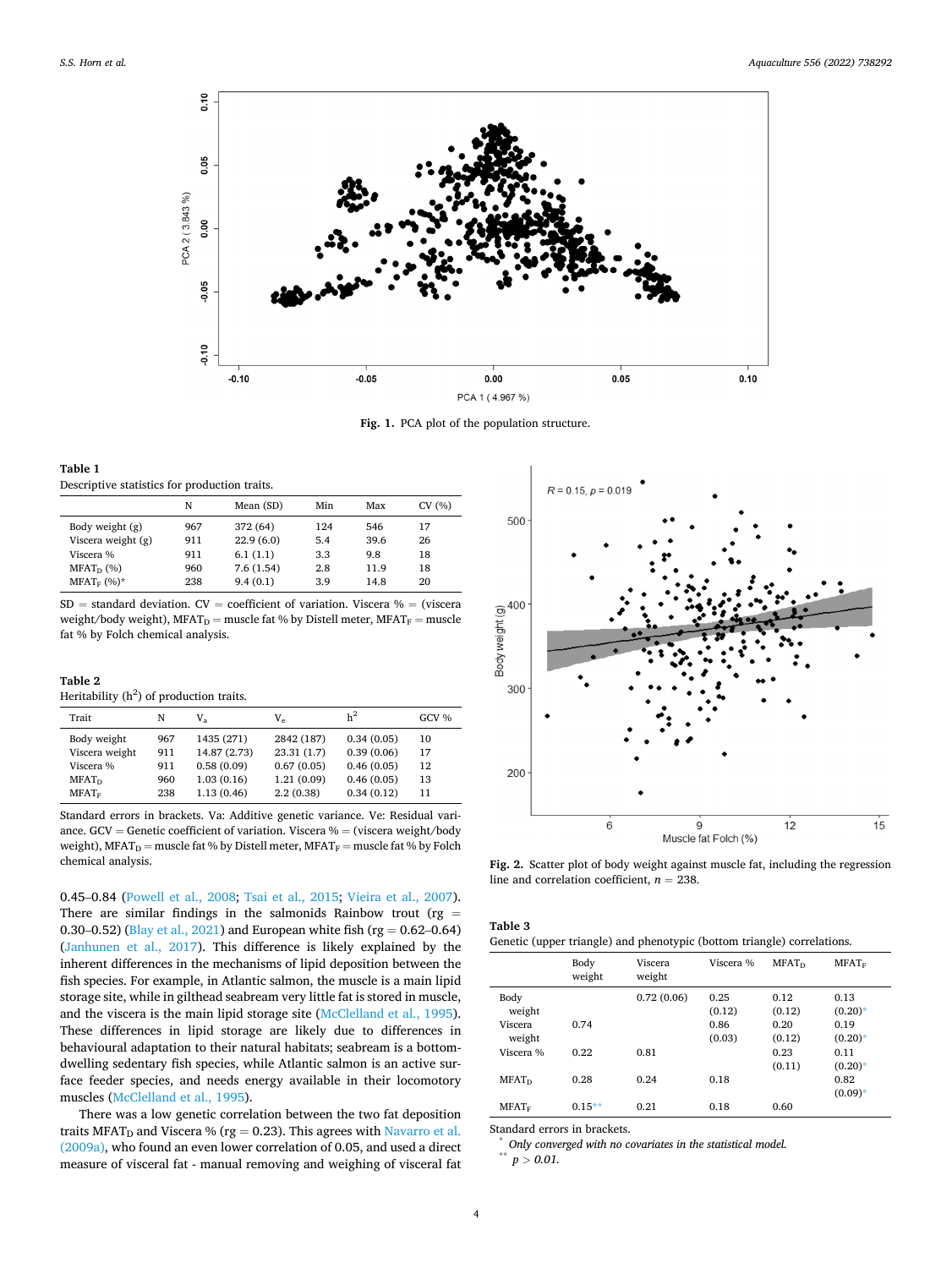deposits. This shows that deposition of fat in these two lipid deposits (muscle and viscera) are genetically different traits, similar to what has been described in Rainbow trout [\(Kause et al., 2007\)](#page-6-0).

The genetic correlation between the two methods of measuring muscle fat was high; 0.82 [\(Table 3](#page-3-0)), but lower than reported by a recent study on European seabass, where the genetic correlation between the same two methods on the same trait was close to unity at  $0.96 \pm 0.03$ ([Difford et al., 2021\)](#page-6-0). Pearson's correlation coefficient for the two methods was 0.6, showing that the Distell meter was not highly accurate for phenotypic recording of muscle fat percentage in this dataset.

#### *3.2. Muscle fatty acid composition*

The fatty acid composition of muscle was recorded as both proportional content (% of total fatty acids) and quantitative content (mg/g tissue) on 240 fish (Table 4). The phenotypic variation in proportional content was low, while the variation in quantitative content was higher, reflecting the variation in total muscle fat content. The major fatty acids in the muscle, constituting more than 60% of muscle fatty acids, were oleic acid (18:1n-9), palmitic acid (16:0), and linoleic acid (18:2n-6). Oleic and linoleic acid are the major fatty acids from plant oils in fish feed, while palmitic acid is the most common saturated fatty acid found in all animals. The mean proportional content of EPA and DHA in the gilthead seabream muscle was 2.43% and 6.95% of total lipids, respectively. The mean quantitative content of EPA and DHA was 2.14 and 6.08 mg/g, respectively, *i.e.* 822 mg per 100 g fillet in total. Considering the recommendations on daily intake of omega-3 FAs for the general human public of 250–500 mg EPA + DHA ([Cunnane, 2004](#page-6-0); [GOED, 2014\)](#page-6-0), farmed seabream is a good source of the essential nutrients EPA and DHA.

# *3.3. Heritability and genetic correlations of fatty acids in gilthead seabream fillets*

The estimated heritability of the proportional content of both EPA and DHA was relatively high, at 0.39 and 0.33, respectively ([Table 5](#page-5-0)). These estimates are substantially higher than those recently reported by [Vallecillos et al. \(2021\)](#page-7-0), at 0.05 for EPA and 0.11 for DHA. This difference is likely due to the different statistical models used, as [Vallecillos](#page-7-0)  [et al. \(2021\)](#page-7-0) used a Bayesian model, which is quite conservative, and included body weight as a covariate in the model, which could remove some of the genetic variation in the fatty acid traits. In the current study, we chose not to include body weight as a covariate for fatty acids, as both % EPA and % DHA had low and non-significant genetic correlations

#### **Table 4**

Descriptive statistics of proportional (% of total fatty acids) and quantitative (mg/g tissue) content of the top five most prevalent fatty acids in muscle, and the omega-3 fatty acids EPA (20:5n-3) and ALA (18:3n-3).

| Fatty               |                | Proportional content (%) |      |                |                   | Quantitative content $(mg/g)$ |      |           |  |
|---------------------|----------------|--------------------------|------|----------------|-------------------|-------------------------------|------|-----------|--|
| acid                | Mean<br>(SD)   | Min                      | Max  | CV<br>(%)      | Mean<br>(SD)      | Min                           | Max  | CV<br>(%) |  |
| $18:1 n-9$          | 29.0<br>(0.05) | 27.4                     | 30.6 | $\overline{2}$ | 25.6<br>(0.33)    | 12.5                          | 39.3 | 20        |  |
| 16:0                | 15.7<br>(0.03) | 14.4                     | 16.9 | 3              | 13.8<br>(0.17)    | 7.1                           | 21.2 | 19        |  |
| $18:2 n-6$          | 15.6<br>(0.04) | 13.9                     | 17.3 | 4              | 13.8<br>(0.17)    | 7.1                           | 21   | 19        |  |
| $22:6$ n-3<br>(DHA) | 7.0<br>(0.03)  | 6.1                      | 7.9  | 6              | 6.1<br>(0.06)     | 3.5                           | 8.5  | 16        |  |
| $16:1 n-7$          | 5.1<br>(0.02)  | 4.4                      | 5.9  | 6              | 4.5<br>(0.06)     | 2.1                           | 7    | 22        |  |
| $20:5 n-3$<br>(EPA) | 2.4<br>(0.01)  | $\mathbf{2}$             | 2.9  | 7              | $2.1\,$<br>(0.03) | 1.1                           | 3.2  | 20        |  |
| $18:3 n-3$<br>(ALA) | 2.4<br>(0.01)  | $2.2\,$                  | 2.6  | 3              | $2.1\,$<br>(0.03) | 1.1                           | 3.2  | 20        |  |

 $N = 240$ . CV = coefficient of variation. SD = standard deviation.

with body weight ([Table 6\)](#page-5-0). However, DHA (but not EPA) was significantly correlated with muscle fat, which is in agreement with [Vallecillos](#page-7-0)  [et al. \(2021\)](#page-7-0). Thus, including muscle fat as a covariate in the model would likely reduce the heritability estimate for DHA in this data material.

One limitation of this study is the lack of pedigree, which may have biased the estimation of genetic parameters, as population stratification can inflate estimates of genetic relatedness [\(Dandine-Roulland et al.,](#page-6-0)  [2016\)](#page-6-0). However, the evaluation of population structure by principal component analysis showed that the population is quite homogenous with little to no cluster differentiation ([Fig. 1](#page-3-0)). Also, previous studies have shown that genomic information can more accurately reflect the relationships between individuals than pedigree information ([Da et al.,](#page-6-0)  [2014;](#page-6-0) [Wang and Da, 2014](#page-7-0)). The increased accuracy of genomic prediction compared with pedigree prediction is evident in a range of aquaculture species (reviewed in [Houston et al. \(2020\)\)](#page-6-0).

The high heritability for both EPA and DHA estimated in the current study demonstrate that selective breeding is a promising tool for increasing muscle content of these essential nutrients in the fillet of this species. This agrees with studies in Atlantic salmon that have shown significant heritability of EPA and DHA content of muscle ([Leaver et al.,](#page-6-0)  [2011; Horn et al., 2018\)](#page-6-0). [Wang et al. \(2019\)](#page-7-0) also showed that there is a genetic component to omega-3 content of Asian seabass fillets. Heritability estimates of DHA in tilapia and common carp have been close to zero, which could be due to the very low quantities of DHA detected ([Nguyen et al., 2010;](#page-7-0) [Prchal et al., 2018\)](#page-7-0). The estimates for both fish species indicated that EPA had a considerably higher heritability than DHA, while in Atlantic salmon, the heritability of EPA was lower than DHA ([Horn et al., 2018](#page-6-0)).

Alpha-linolenic acid (18:3n-3; ALA) had the lowest heritability of all fatty acids (0.03). The ratio of DHA/ALA was included in the analysis as an indicator-trait for the conversion of ALA to DHA (omega-3 bioconversion), but is in this case likely reflecting variation in DHA due to the very low variation in ALA. This low variation, together with the low general content of ALA in the muscle of gilthead seabream, indicates that omega-3 bioconversion of ALA to DHA is not substantial, and not very important for the overall DHA content in the muscle of this species. This implies that the phenotypic and genetic variation observed in EPA and DHA levels are linked to other metabolic factors, such as deposition or beta-oxidation, rather than omega-3 bioconversion. This is in accordance with a study reporting that the omega-3 bioconversion capacity is limited in gilthead seabream due to a deficiency in Delta5 desaturase activity, catalyzing conversion of 20:4n-3 to EPA [\(Tocher and Ghioni,](#page-7-0)  [1999\)](#page-7-0).

The estimates of genetic correlations showed that the proportional content of each fatty acid was differently correlated with muscle fat ([Table 6\)](#page-5-0). The standard errors on the estimates were large due to the small dataset on fatty acids, but the genetic correlations agreed with the phenotypic correlations. The fatty acids with the strongest positive correlations with muscle fat were 18:1n-9 and 16:1n-7 [\(Table 6\)](#page-5-0), both of which are products of *de novo* lipogenesis, synthesis of fatty acids, although 18:1n-9 is also found in the feed. This indicates that a genetic predisposition for higher muscle fat is due to a higher inherent *de novo*  lipogenesis activity. The high heritability of % 16:1n-7, which is almost exclusively a product of *de novo* lipogenesis, also indicates that the rate of *de novo* lipogenesis in gilthead seabream muscle is a heritable trait ([Table 5](#page-5-0)).

The genetic correlations indicated that the observed genetic variation in % EPA and % DHA is independent of body weight, as both % EPA and % DHA had low and non-significant genetic correlations with body weight [\(Table 6](#page-5-0)). The proportional content of EPA had a weak positive (non-significant) correlation with muscle fat, while DHA had a negative genetic correlation. This difference between EPA and DHA likely reflects the metabolic differences between the two fatty acids, and their roles in muscle tissue [\(Calder, 2006;](#page-6-0) [Stillwell and Wassall, 2003](#page-7-0)). The observed relationship between DHA and muscle fat is seen in several species and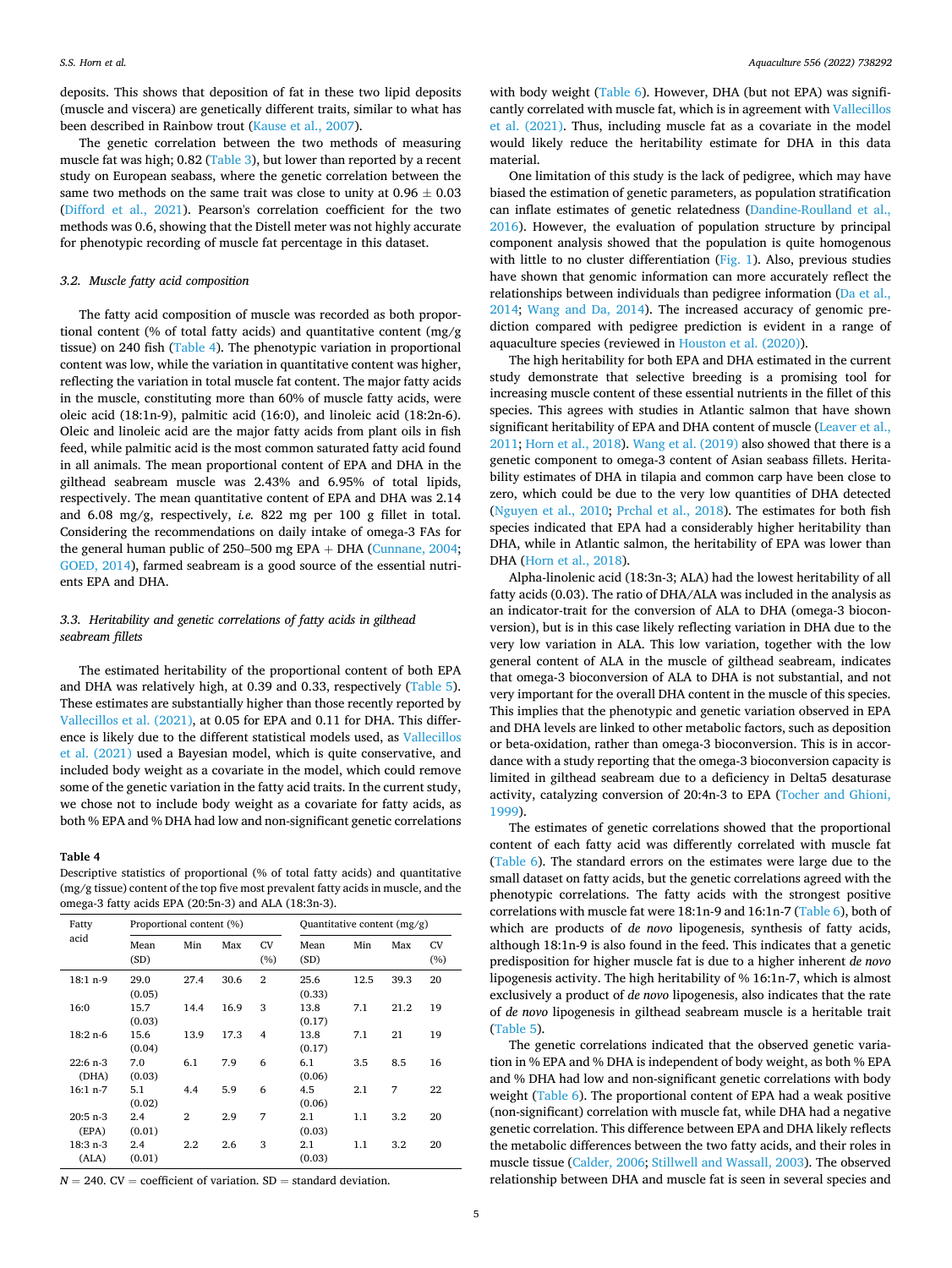<span id="page-5-0"></span>**Table 5** 

Heritability  $(h^2)$  of fatty acid traits.

| Trait      | $\frac{0}{0}$ |            |            |        |            | mg/g         |            |        |  |
|------------|---------------|------------|------------|--------|------------|--------------|------------|--------|--|
|            | Va            | Ve         |            | GCV(%) | Va         | Ve           | $h^2$      | GCV(%) |  |
| 16:0       | 0.06(0.03)    | 0.16(0.02) | 0.28(0.11) | 1.57   | 2.17(0.84) | 4.21(0.70)   | 0.33(0.11) | 10.67  |  |
| $16:1n-7$  | 0.04(0.01)    | 0.05(0.01) | 0.43(0.12) | 3.75   | 0.34(0.12) | 0.56(0.10)   | 0.38(0.12) | 12.88  |  |
| $18:1n-9$  | 0.16(0.07)    | 0.32(0.06) | 0.34(0.12) | 1.40   | 9.25(3.33) | 15.65 (2.68) | 0.36(0.11) | 11.88  |  |
| $18:2n-6$  | 0.13(0.06)    | 0.32(0.05) | 0.28(0.12) | 2.27   | 2.07(0.78) | 4.27(0.66)   | 0.33(0.11) | 10.44  |  |
| ALA        | 0.00(0.00)    | 0.01(0.00) | 0.03(0.08) | 0.59   | 0.06(0.02) | 0.10(0.02)   | 0.35(0.11) | 11.40  |  |
| <b>EPA</b> | 0.01(0.00)    | 0.02(0.00) | 0.39(0.11) | 4.28   | 0.07(0.02) | 0.12(0.02)   | 0.37(0.12) | 12.56  |  |
| <b>DHA</b> | 0.05(0.02)    | 0.10(0.02) | 0.33(0.12) | 3.14   | 0.32(0.13) | 0.61(0.10)   | 0.35(0.12) | 9.21   |  |
| DHA/ALA    | 0.01(0.00)    | 0.03(0.00) | 0.25(0.11) | 3.40   | -          |              |            |        |  |

 $%$  = proportional content of fatty acids, mg/g = quantitative content of fatty acids, V<sub>a</sub>: Additive genetic variance. V<sub>e</sub>: Residual variance. Standard errors in brackets. GCV = genetic coefficient of variation.  $N = 240$ .

# **Table 6**

| Phenotypic ( $r_p$ ) and genetic ( $r_G$ ) correlations between production traits and fatty |  |  |  |
|---------------------------------------------------------------------------------------------|--|--|--|
| acids.                                                                                      |  |  |  |

| Trait                    | rp        | $r_G$ (SE)    |
|--------------------------|-----------|---------------|
| <b>BW</b> * % <b>FPA</b> | 0.24      | 0.17(0.18)    |
| BW * % DHA               | $0.08**$  | $-0.03(0.20)$ |
| $MFATF * % EPA$          | $-0.05**$ | 0.11(0.25)    |
| $MFAT_F$ * % DHA         | $-0.56$   | $-0.53(0.20)$ |
| $MFAT_F * % 18:1n-9$     | 0.5       | 0.81(0.17)    |
| $MFAT_F * % 16:1n-7$     | 0.4       | 0.51(0.20)    |
| $MFATF * 18:2n-6$        | $-0.07**$ | $-0.20(0.29)$ |
| $MFAT_F * 16:0$          | $0**$     | $-0.15(0.30)$ |
| DHA * FPA                | 0.42      | 0.55(0.19)    |
| DHA * 18:2n-6            | $-0.22$   | $-0.37(0.29)$ |
| DHA * 16:0               | $-0.23$   | $-0.48(0.25)$ |
| DHA * 16:1n-7            | $-0.04**$ | 0.05(0.26)    |
| DHA * 18:3n-3            | $-0.22$   | nc            |
| DHA * 18:1n-9            | $-0.63$   | nc            |

 $MFAT_F$  = Muscle fat % by Folch chemical analysis, BW = body weight. SE = standard error. EPA = 20:5n-3. DHA = 22:6n-3. Nc = no convergence. \*\* = *p >* 0.01.

tissues and can be explained by DHA being a PUFA with important roles in cell membranes that is therefore found in phospholipids (PL) to a larger degree than in triglycerides (TG). When muscle fat increases, the proportion of PL relative to TG decreases, and therefore the % DHA decreases [\(Tocher, 2003](#page-7-0)).

#### *3.4. Selection strategies for increased omega-3 fatty acid content of fillets*

The heritability of EPA and DHA indicated that the content of healthy omega-3 fatty acids in seabream fillets can be increased through selective breeding, and there are two possible strategies to achieve this: by increasing the quantitative content (mg per g muscle), or by increasing the proportional content (% of total muscle fatty acids).

As muscle fat percentage increases, so does the quantitative content of all fatty acids. Therefore, the heritability of the quantitative content of all fatty acids mirrored the heritability of muscle fat and were all close to 0.34 (Table 5). This was confirmed in the estimates of genetic correlations, where the quantitative content of all fatty acids had a genetic correlation to muscle fat close to unity (results not shown). This implies that an increase in the quantitative content of EPA and DHA can be achieved by selective breeding for increased muscle fat content, which could be achieved by *e.g.* the Distell fat meter for non-invasive phenotypic recording. It should then be considered that increased muscle fat would influence the organoleptic qualities of the fish ([Grigorakis, 2007](#page-6-0)). It should also be considered that selective breeding for increased muscle fat content would result in an increase in all fatty acids, including the less desirable omega-6 fatty acids. This is critical from a nutritional health perspective, as it is not only the amount of EPA and DHA that is important, but also the ratio of omega-3 to omega-6 fatty acids [\(Saini](#page-7-0)  [and Keum, 2018;](#page-7-0) [Simopoulos, 2002](#page-7-0)). In addition, the genetic correlations indicated that increasing muscle fat would actually reduce the proportional content of DHA in the muscle, leading to a less desirable fatty acid profile of the seabream fillet (Table 6). On the other hand, the genetic correlations between proportional contents of muscle fatty acids showed a potential to select for an overall healthier fatty acid profile in muscle (Table 6). DHA was positively correlated with EPA (rg  $= 0.55$ ), and negatively correlated with the main saturated fatty acid (16:0) and the main omega-6 fatty acid (18:2n-6) in muscle ( $rg = -0.48$ and − 0.37, respectively). Thus, according to these results, selection for increased proportional content of DHA will result in a fish fillet with a higher proportion of marine omega-3 fatty acids, and lower proportion of saturated fatty acids and pro-inflammatory omega-6 fatty acids. However, a lower selection response may be expected using this strategy as the genetic coefficients of variation was lower for proportional compared to quantitative content of EPA and DHA (Table 5).

Even though both quantitative and proportional content of EPA and DHA are highly heritable, getting genetic response in fatty acid traits is not straight forward. With low phenotypic and genetic coefficients of variation it is difficult to get a reasonable selection response, even when heritability is high. We recommend future research into economic weights and selection indices which are outside the scope of this paper. Another challenge with implementing selection for fatty acid traits is that phenotyping requires costly and time-consuming chemical analyses, which make large-scale data recording challenging. New rapid methods for predicting fatty acid composition in fish fillet are being developed, such as Raman and near infrared spectroscopy (*e.g.* EWOS SalmoNIR technology from Cargill) [\(Afseth et al., 2006](#page-6-0); [Bekhit et al.,](#page-6-0)  [2014;](#page-6-0) [Blay et al., 2021](#page-6-0)), which can make practical implementation of selection for these traits more feasible.

## **4. Conclusions**

In the gilthead seabream, muscle fat deposition and body weight seem to be independent traits, and selective breeding for faster growth is not likely to influence the proportional content of EPA and DHA. The fatty acid 16:1n-7, a marker of *de novo* lipogenesis, had a high heritability (0.43), indicating that there is a strong genetic component to this metabolic pathway in seabream.

It is possible to increase EPA and DHA content in gilthead seabream fillets by selective breeding, as the estimated heritability of EPA (%) and DHA (%) was 0.39 and 0.33, respectively, and there was a positive genetic correlation between the two fatty acids (0.55). There is a potential to select for a healthier overall fatty acid profile in muscle of seabream by selection for increased proportional content of DHA, as DHA was negatively correlated with the major omega-6 fatty acid (18:2n-6) and the major saturated fatty acid (16:0).

# **CRediT authorship contribution statement**

**S.S. Horn:** Methodology, Writing – original draft, Visualization, Writing – review & editing, Formal analysis. **M.L. Aslam:** Methodology,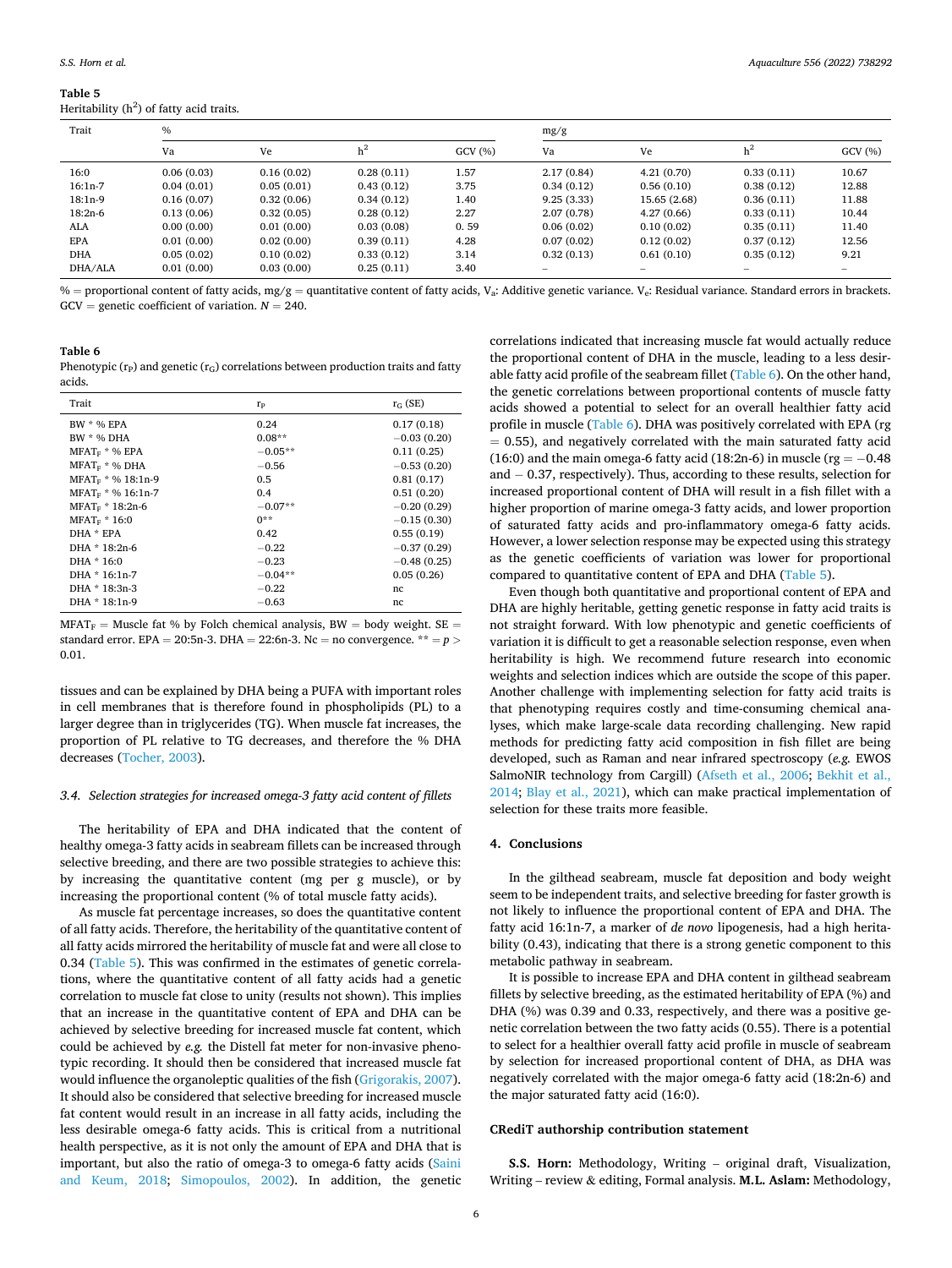<span id="page-6-0"></span>Writing – review & editing, Formal analysis. **G.F. Difford:** Methodology, Writing – review & editing, Formal analysis. **K. Tsakoniti:** Resources, Conceptualization, Data curation. **S. Karapanagiotis:** Resources, Data curation, Writing – review & editing. **B. Gulzari:** Writing – review & editing. J.W.M. Bastiaansen: Writing – review & editing. C. Peñaloza: Resources, Writing – review & editing. **R. Houston:** Resources, Writing – review & editing. **B. Ruyter:** Data curation, Conceptualization, Writing – review & editing. **A.K. Sonesson:** Funding acquisition, Project administration, Supervision, Conceptualization, Methodology, Writing – review & editing.

# **Declaration of Competing Interest**

The authors declare that they have no known competing financial interests or personal relationships that could have appeared to influence the work reported in this paper.

# **Acknowledgements**

This study was made possible by the EU project MedAID (H2020 grant agreement No 727315). Authors would like to thank Galaxidi Marine Farm S.A. for their participation in the study and its staff for providing necessary help and facilities for raising the population and the experimental data collection. Authors are grateful to Målfrid Tofteberg Bjerke and Anne Marie Langseter for skilful technical assistance.

## **References**

- [Afseth, N.K., Wold, J.P., Segtnan, V.H., 2006. The potential of Raman spectroscopy for](http://refhub.elsevier.com/S0044-8486(22)00408-2/rf0005)  [characterisation of the fatty acid unsaturation of salmon. Anal. Chim. Acta 572 \(1\),](http://refhub.elsevier.com/S0044-8486(22)00408-2/rf0005)  85–[92](http://refhub.elsevier.com/S0044-8486(22)00408-2/rf0005).
- [Ballester-Lozano, G.F., Benedito-Palos, L., Navarro, J.C., Kaushik, S., P](http://refhub.elsevier.com/S0044-8486(22)00408-2/rf0010)érez-Sánchez, J., [2011. Prediction of fillet fatty acid composition of market-size Gilthead Sea bream](http://refhub.elsevier.com/S0044-8486(22)00408-2/rf0010)  [\(Sparus aurata\) using a regression modelling approach. Aquaculture 319, 81](http://refhub.elsevier.com/S0044-8486(22)00408-2/rf0010)–88.
- [Bekhit, M.Y., Grung, B., Mjos, S.A., 2014. Determination of omega-3 fatty acids in fish oil](http://refhub.elsevier.com/S0044-8486(22)00408-2/rf0015)  [supplements using vibrational spectroscopy and chemometric methods. Appl.](http://refhub.elsevier.com/S0044-8486(22)00408-2/rf0015)  [Spectrosc. 68 \(10\), 1190](http://refhub.elsevier.com/S0044-8486(22)00408-2/rf0015)–1200.
- Blay, C., Haffray, P., Bugeon, J., D'[Ambrosio, J., Dechamp, N., Collewet, G., Enez, F.,](http://refhub.elsevier.com/S0044-8486(22)00408-2/rf0020)  [Petit, V., Cousin, X., Corraze, G., et al., 2021. Genetic parameters and genome-wide](http://refhub.elsevier.com/S0044-8486(22)00408-2/rf0020)  [association studies of quality traits characterised using imaging technologies in](http://refhub.elsevier.com/S0044-8486(22)00408-2/rf0020) rainbow trout, *Oncorhynchus mykiss*[. Front. Genet. 12 \(219\).](http://refhub.elsevier.com/S0044-8486(22)00408-2/rf0020)
- [Brown, R.C., 2004. Genetic Management and Selective Breeding in Farmed Populations](http://refhub.elsevier.com/S0044-8486(22)00408-2/rf0025)  [of Gilthead Seabream \(](http://refhub.elsevier.com/S0044-8486(22)00408-2/rf0025)*Sparus aurata*).
- [Burton, G.W., Devane, D.E., 1953. Estimating heritability in tall fescue \(Festuca](http://refhub.elsevier.com/S0044-8486(22)00408-2/rf0030) [arundinacea\) from replicated clonal material 1. Agron. J. 45 \(10\), 478](http://refhub.elsevier.com/S0044-8486(22)00408-2/rf0030)–481.
- [Calder, P.C., 2006. n-3 polyunsaturated fatty acids, inflammation, and inflammatory](http://refhub.elsevier.com/S0044-8486(22)00408-2/rf0035)  [diseases. Am. J. Clin. Nutr. 83 \(6\), 1505S](http://refhub.elsevier.com/S0044-8486(22)00408-2/rf0035)–1519S.
- [Calder, P.C., 2015. Marine omega-3 fatty acids and inflammatory processes: effects,](http://refhub.elsevier.com/S0044-8486(22)00408-2/rf0040)  [mechanisms and clinical relevance. Biochim. Biophys. Acta-Mol. Cell Biol. Lipids](http://refhub.elsevier.com/S0044-8486(22)00408-2/rf0040) [1851 \(4\), 469](http://refhub.elsevier.com/S0044-8486(22)00408-2/rf0040)–484.
- [Cunnane, S., 2004. Recommedations for intakes of polyunsaturated fatty acids in healthy](http://refhub.elsevier.com/S0044-8486(22)00408-2/rf0045)  [adults. ISSFAL Newslett. 11, 12](http://refhub.elsevier.com/S0044-8486(22)00408-2/rf0045)–25.
- [Da, Y., Wang, C., Wang, S., Hu, G., 2014. Mixed model methods for genomic prediction](http://refhub.elsevier.com/S0044-8486(22)00408-2/rf0050)  [and variance component estimation of additive and dominance effects using SNP](http://refhub.elsevier.com/S0044-8486(22)00408-2/rf0050) [markers. PLoS One 9 \(1\), e87666.](http://refhub.elsevier.com/S0044-8486(22)00408-2/rf0050)
- [Dandine-Roulland, C., Bellenguez, C., Debette, S., Amouyel, P., G](http://refhub.elsevier.com/S0044-8486(22)00408-2/rf0055)énin, E., Perdry, H., [2016. Accuracy of heritability estimations in presence of hidden population](http://refhub.elsevier.com/S0044-8486(22)00408-2/rf0055)  [stratification. Sci. Rep. 6 \(1\), 26471](http://refhub.elsevier.com/S0044-8486(22)00408-2/rf0055).
- Difford, G.F., Díaz-Gil, C., Sánchez-Moya, A., Aslam, M.L., Horn, S.S., Ruyter, B., [Sonesson, A.K., 2021. Genomic and phenotypic agreement defines the use of](http://refhub.elsevier.com/S0044-8486(22)00408-2/rf0060) [microwave dielectric spectroscopy for recording muscle lipid content in European](http://refhub.elsevier.com/S0044-8486(22)00408-2/rf0060) [seabass \(Dicentrarchus labrax\). Front. Genet. 12 \(1594\)](http://refhub.elsevier.com/S0044-8486(22)00408-2/rf0060).
- Distell, 2011. Technical Manual Distell Fish FatMeter. Available online at: [http://www.](http://www.distell.com)  [distell.com](http://www.distell.com) (accessed Febuary 21, 2022).
- [Dong, L., Xiao, S., Wang, Q., Wang, Z., 2016. Comparative analysis of the GBLUP,](http://refhub.elsevier.com/S0044-8486(22)00408-2/rf0070) [emBayesB, and GWAS algorithms to predict genetic values in large yellow croaker](http://refhub.elsevier.com/S0044-8486(22)00408-2/rf0070) [\(Larimichthys crocea\). BMC Genomics 17 \(1\), 460.](http://refhub.elsevier.com/S0044-8486(22)00408-2/rf0070)
- Elalfy, I., Shin, H.S., Negrín-Báez, D., Navarro, A., Zamorano, M.J., Manchado, M., [Afonso, J.M., 2021. Genetic parameters for quality traits by non-invasive methods](http://refhub.elsevier.com/S0044-8486(22)00408-2/rf0075) [and their G x E interactions in ocean cages and estuaries on gilthead seabream](http://refhub.elsevier.com/S0044-8486(22)00408-2/rf0075)  [\(Sparus aurata\). Aquaculture 537, 736462](http://refhub.elsevier.com/S0044-8486(22)00408-2/rf0075).
- [FEAP, 2020. European Aquaculture Production Report 2014](http://refhub.elsevier.com/S0044-8486(22)00408-2/rf0080)–2019: Federation of [European Aqauculture Producers](http://refhub.elsevier.com/S0044-8486(22)00408-2/rf0080).
- [Folch, J., Lees, M., Stanley, G.H.S., 1957. A simple method for the isolation and](http://refhub.elsevier.com/S0044-8486(22)00408-2/rf0085) [purification of total lipides from animal tissues. J. Biol. Chem. 226 \(1\), 497](http://refhub.elsevier.com/S0044-8486(22)00408-2/rf0085)–509.
- [Fontana, L., Eagon, J.C., Trujillo, M.E., Scherer, P.E., Klein, S., 2007. Visceral fat](http://refhub.elsevier.com/S0044-8486(22)00408-2/rf0090)  [adipokine secretion is associated with systemic inflammation in obese humans.](http://refhub.elsevier.com/S0044-8486(22)00408-2/rf0090) [Diabetes 56 \(4\), 1010.](http://refhub.elsevier.com/S0044-8486(22)00408-2/rf0090)
- García-Celdrán, M., Ramis, G., Manchado, M., Estévez, A., Afonso, J.M., Armero, E., [2015a. Estimates of heritabilities and genetic correlations of carcass quality traits in](http://refhub.elsevier.com/S0044-8486(22)00408-2/rf0095)  [a reared gilthead sea bream \(Sparus aurata L.\) population sourced from three](http://refhub.elsevier.com/S0044-8486(22)00408-2/rf0095) [broodstocks along the Spanish coasts. Aquaculture 446, 175](http://refhub.elsevier.com/S0044-8486(22)00408-2/rf0095)–180.
- García-Celdrán, M., Ramis, G., Manchado, M., Estévez, A., Navarro, A., Armero, E., [2015b. Estimates of heritabilities and genetic correlations of raw flesh quality traits](http://refhub.elsevier.com/S0044-8486(22)00408-2/rf0100)  [in a reared gilthead sea bream \(Sparus aurata L.\) population sourced from](http://refhub.elsevier.com/S0044-8486(22)00408-2/rf0100) [broodstocks along the Spanish coasts. Aquaculture 446, 181](http://refhub.elsevier.com/S0044-8486(22)00408-2/rf0100)–186.
- GOED, 2014. Global Recommendations for EPA and DHA Intake (Rev. 19 November [2014\)](http://refhub.elsevier.com/S0044-8486(22)00408-2/rf0105).
- [Grigorakis, K., 2007. Compositional and organoleptic quality of farmed and wild gilthead](http://refhub.elsevier.com/S0044-8486(22)00408-2/rf0110)  [sea bream \(Sparus aurata\) and sea bass \(Dicentrarchus labrax\) and factors affecting](http://refhub.elsevier.com/S0044-8486(22)00408-2/rf0110)  [it: a review. Aquaculture 272 \(1\), 55](http://refhub.elsevier.com/S0044-8486(22)00408-2/rf0110)–75.
- [Grigorakis, K., Alexis, M.N., Taylor, K.D.A., Hole, M., 2002. Comparison of wild and](http://refhub.elsevier.com/S0044-8486(22)00408-2/rf0115)  [cultured gilthead sea bream \(Sparus aurata\); composition, appearance and seasonal](http://refhub.elsevier.com/S0044-8486(22)00408-2/rf0115)  [variations. Int. J. Food Sci. Technol. 37 \(5\), 477](http://refhub.elsevier.com/S0044-8486(22)00408-2/rf0115)–484.
- [Grigorakis, K., Taylor, K.D.A., Alexis, M.N., 2003. Organoleptic and volatile aroma](http://refhub.elsevier.com/S0044-8486(22)00408-2/rf0120)  [compounds comparison of wild and cultured gilthead sea bream \(Sparus aurata\):](http://refhub.elsevier.com/S0044-8486(22)00408-2/rf0120)  [sensory differences and possible chemical basis. Aquaculture 225 \(1\), 109](http://refhub.elsevier.com/S0044-8486(22)00408-2/rf0120)–119.
- [Gulzari, B., Komen, H., Nammula, V.R., Bastiaansen, J.W.M., 2022. Genetic parameters](http://refhub.elsevier.com/S0044-8486(22)00408-2/rf0125)  [and genotype by environment interaction for production traits and organ weights of](http://refhub.elsevier.com/S0044-8486(22)00408-2/rf0125)  [gilthead seabream \(Sparus aurata\) reared in sea cages. Aquaculture 548, 737555](http://refhub.elsevier.com/S0044-8486(22)00408-2/rf0125).
- [Henderson, C.R., 1984. Applications of Linear Models in Animal Breeding. Univerity of](http://refhub.elsevier.com/S0044-8486(22)00408-2/rf0130) [Guelph, Guelph](http://refhub.elsevier.com/S0044-8486(22)00408-2/rf0130).
- [Henderson, R.J., Sargent, J.R., 1985. Chain-length specificities of mitochondrial and](http://refhub.elsevier.com/S0044-8486(22)00408-2/rf0135) [peroxisomal beta-oxidation of fatty-acids in livers of rainbow-trout \(Salmo-](http://refhub.elsevier.com/S0044-8486(22)00408-2/rf0135)[Gairdneri\). Comp. Biochem. Physiol. B-Biochem. Mol. Biol. 82 \(1\), 79](http://refhub.elsevier.com/S0044-8486(22)00408-2/rf0135)–85.
- [Horn, S.S., Ruyter, B., Meuwissen, T.H.E., Hillestad, B., Sonesson, A.K., 2018. Genetic](http://refhub.elsevier.com/S0044-8486(22)00408-2/rf0140)  [effects of fatty acid composition in muscle of Atlantic salmon. Genet. Sel. Evol. 50.](http://refhub.elsevier.com/S0044-8486(22)00408-2/rf0140)
- [Horn, S.S., Sonesson, A.K., Krasnov, A., Moghadam, H., Hillestad, B., Meuwissen, T.H.E.,](http://refhub.elsevier.com/S0044-8486(22)00408-2/rf0145)  [Ruyter, B., 2019. Individual differences in EPA and DHA content of Atlantic salmon](http://refhub.elsevier.com/S0044-8486(22)00408-2/rf0145)  [are associated with gene expression of key metabolic processes. Sci. Rep. 9 \(1\)](http://refhub.elsevier.com/S0044-8486(22)00408-2/rf0145) (3889–[3889\)](http://refhub.elsevier.com/S0044-8486(22)00408-2/rf0145).
- [Houston, R.D., Bean, T.P., Macqueen, D.J., Gundappa, M.K., Jin, Y.H., Jenkins, T.L.,](http://refhub.elsevier.com/S0044-8486(22)00408-2/rf0150) [Selly, S.L.C., Martin, S.A.M., Stevens, J.R., Santos, E.M., et al., 2020. Harnessing](http://refhub.elsevier.com/S0044-8486(22)00408-2/rf0150) [genomics to fast-track genetic improvement in aquaculture. Nat. Rev. Genet. 21 \(7\),](http://refhub.elsevier.com/S0044-8486(22)00408-2/rf0150)  389–[409](http://refhub.elsevier.com/S0044-8486(22)00408-2/rf0150).
- Ibarz, A., Blasco, J., Beltrán, M., Gallardo, M.A., Sánchez, J., Sala, R., Fernández-Borràs, [J., 2005. Cold-induced alterations on proximate composition and fatty acid](http://refhub.elsevier.com/S0044-8486(22)00408-2/rf0155) [profiles of several tissues in gilthead sea bream \(Sparus aurata\). Aquaculture 249 \(1\),](http://refhub.elsevier.com/S0044-8486(22)00408-2/rf0155)  477–[486](http://refhub.elsevier.com/S0044-8486(22)00408-2/rf0155).
- [Izquierdo, M., 1996. Essential fatty acid requirements of cultured marine fish larvae.](http://refhub.elsevier.com/S0044-8486(22)00408-2/rf0160)  [Aquac. Nutr. 2 \(4\), 183](http://refhub.elsevier.com/S0044-8486(22)00408-2/rf0160)–191.
- [Izquierdo, M.S., Obach, A., Arantzamendi, L., Montero, D., Robaina, L., Rosenlund, G.,](http://refhub.elsevier.com/S0044-8486(22)00408-2/rf0165) [2003. Dietary lipid sources for seabream and seabass: growth performance, tissue](http://refhub.elsevier.com/S0044-8486(22)00408-2/rf0165)  [composition and flesh quality. Aquac. Nutr. 9 \(6\), 397](http://refhub.elsevier.com/S0044-8486(22)00408-2/rf0165)–407.
- [Janhunen, M., Nousiainen, A., Koskinen, H., Vehvil](http://refhub.elsevier.com/S0044-8486(22)00408-2/rf0170)äinen, H., Kause, A., 2017. Selection [strategies for controlling muscle lipid content recorded with a non-destructive](http://refhub.elsevier.com/S0044-8486(22)00408-2/rf0170)  [method in European whitefish, Coregonus lavaretus. Aquaculture 481, 229](http://refhub.elsevier.com/S0044-8486(22)00408-2/rf0170)–238.
- [Janssen, K., Chavanne, H., Berentsen, P., Komen, H., 2017. Impact of selective breeding](http://refhub.elsevier.com/S0044-8486(22)00408-2/rf0175)  [on European aquaculture. Aquaculture 472, 8](http://refhub.elsevier.com/S0044-8486(22)00408-2/rf0175)–16.
- [Kalogeropoulos, N., Alexis, M.N., Henderson, R.J., 1992. Effects of dietary soybean and](http://refhub.elsevier.com/S0044-8486(22)00408-2/rf0180)  [cod-liver oil levels on growth and body composition of gilthead bream \(Sparus](http://refhub.elsevier.com/S0044-8486(22)00408-2/rf0180)  [aurata\). Aquaculture 104 \(3](http://refhub.elsevier.com/S0044-8486(22)00408-2/rf0180)–4), 293–308.
- Kause, A., Ritola, O., Paananen, T., Mäntysaari, E., Eskelinen, U., 2002. Coupling body [weight and its composition: a quantitative genetic analysis in rainbow trout.](http://refhub.elsevier.com/S0044-8486(22)00408-2/rf0185)  [Aquaculture 211 \(1](http://refhub.elsevier.com/S0044-8486(22)00408-2/rf0185)–4), 65–79.
- Kause, A., Tobin, D., Mäntysaari, E.A., Martin, S.A.M., Houlihan, D.F., Kiessling, A., [Ruohonen, K., 2007. Genetic potential for simultaneous selection of growth and](http://refhub.elsevier.com/S0044-8486(22)00408-2/rf0190)  [body composition in rainbow trout \(Oncorhynchus mykiss\) depends on the dietary](http://refhub.elsevier.com/S0044-8486(22)00408-2/rf0190)  [protein and lipid content: phenotypic and genetic correlations on two diets.](http://refhub.elsevier.com/S0044-8486(22)00408-2/rf0190)  [Aquaculture 271 \(1\), 162](http://refhub.elsevier.com/S0044-8486(22)00408-2/rf0190)–172.
- [Koven, W., Barr, Y., Lutzky, S., Ben-Atia, I., Weiss, R., Harel, M., Tandler, A., 2001. The](http://refhub.elsevier.com/S0044-8486(22)00408-2/rf0195)  [effect of dietary arachidonic acid \(20: 4n](http://refhub.elsevier.com/S0044-8486(22)00408-2/rf0195)− 6) on growth, survival and resistance to [handling stress in gilthead seabream \(](http://refhub.elsevier.com/S0044-8486(22)00408-2/rf0195)*Sparus aurata*) larvae. Aquaculture 193 (1–2), 107–[122](http://refhub.elsevier.com/S0044-8486(22)00408-2/rf0195).
- [Leaver, M.J., Taggart, J.B., Villeneuve, L., Bron, J.E., Guy, D.R., Bishop, S.C., Tocher, D.](http://refhub.elsevier.com/S0044-8486(22)00408-2/rf0200)  [R., 2011. Heritability and mechanisms of n-3 long chain polyunsaturated fatty acid](http://refhub.elsevier.com/S0044-8486(22)00408-2/rf0200)  [deposition in the flesh of Atlantic salmon. Comp. Biochem. Physiol. D-Genomics](http://refhub.elsevier.com/S0044-8486(22)00408-2/rf0200)  [Proteomics 6 \(1\), 62](http://refhub.elsevier.com/S0044-8486(22)00408-2/rf0200)–69.
- [Mason, M.E., Waller, G.R., 1964. Dimethoxypropane induced transesterification of fats](http://refhub.elsevier.com/S0044-8486(22)00408-2/rf0205) + [oils in preparation of methyl esters for gas chromatographic analysis. Anal. Chem. 36](http://refhub.elsevier.com/S0044-8486(22)00408-2/rf0205)  [\(3\), 583.](http://refhub.elsevier.com/S0044-8486(22)00408-2/rf0205)
- [McClelland, G., Weber, J.-M., Zwingelstein, G., Brichon, G., 1995. Lipid composition off](http://refhub.elsevier.com/S0044-8486(22)00408-2/rf0210)  [tissue and plasma in two mediterranean fishes, the gilt-head sea bream](http://refhub.elsevier.com/S0044-8486(22)00408-2/rf0210)  [\(Chrysophyrys auratus\) and the European seabass \(Dicentratchus labrx\). Can. J. Fish.](http://refhub.elsevier.com/S0044-8486(22)00408-2/rf0210)  [Aquat. Sci. 52 \(1\), 161](http://refhub.elsevier.com/S0044-8486(22)00408-2/rf0210)–170.
- [Mnari, A., Bouhlel, I., Chraief, I., Hammami, M., Romdhane, M.S., El Cafsi, M.,](http://refhub.elsevier.com/S0044-8486(22)00408-2/rf0215)  [Chaouch, A., 2007. Fatty acids in muscles and liver of Tunisian wild and farmed](http://refhub.elsevier.com/S0044-8486(22)00408-2/rf0215)  gilthead sea bream, *Sparus aurata*[. Food Chem. 100 \(4\), 1393](http://refhub.elsevier.com/S0044-8486(22)00408-2/rf0215)–1397.
- [Navarro, A., Zamorano, M.J., Hildebrandt, S., Gin](http://refhub.elsevier.com/S0044-8486(22)00408-2/rf0220)és, R., Aguilera, C., Afonso, J.M., [2009a. Estimates of heritabilities and genetic correlations for body composition](http://refhub.elsevier.com/S0044-8486(22)00408-2/rf0220)